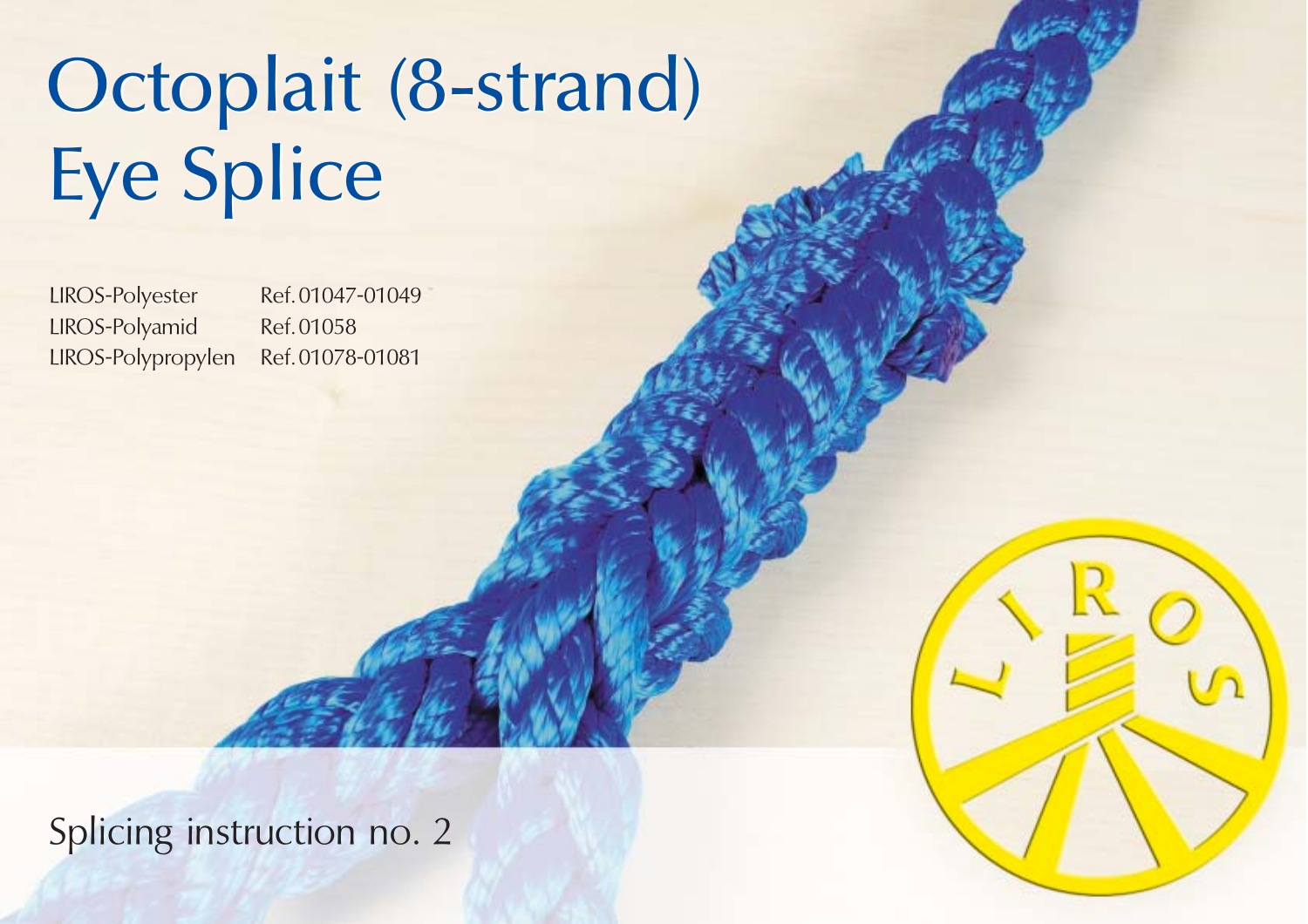

Tools needed.

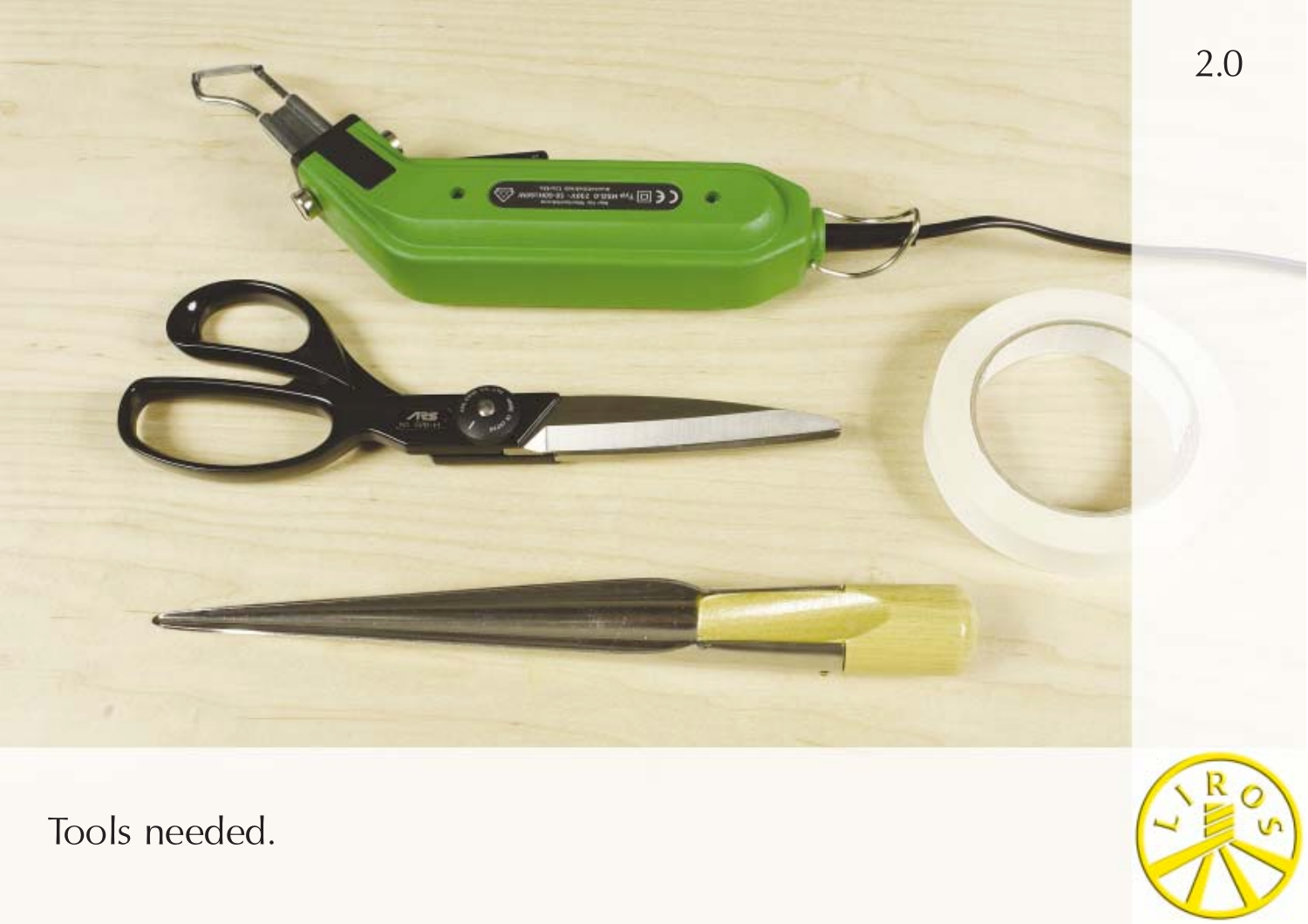

Open the rope by levering a pair of strands away from the main part of the rope. On completion the rope should divide into 4 pairs of 2.

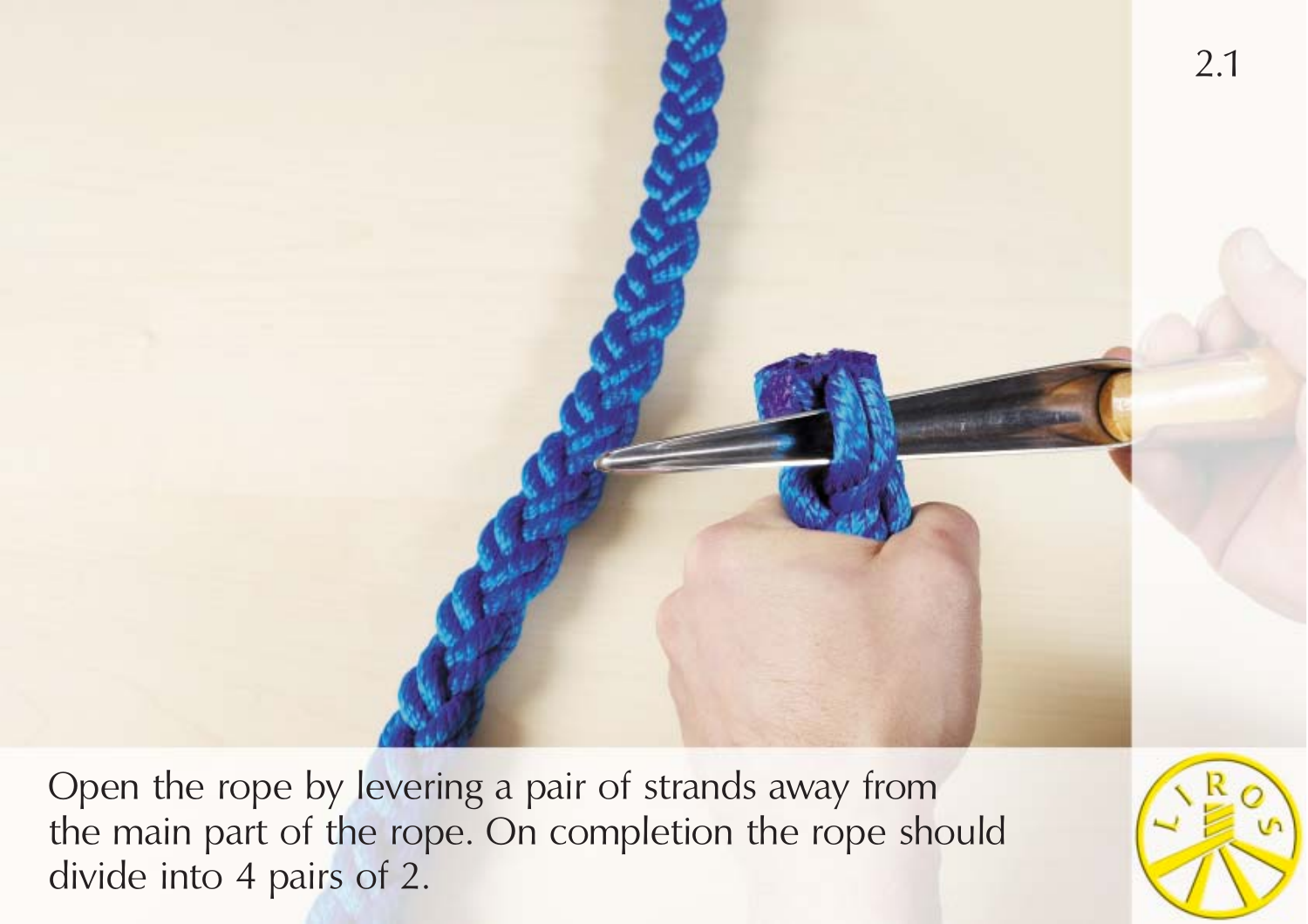

The "opened" rope.

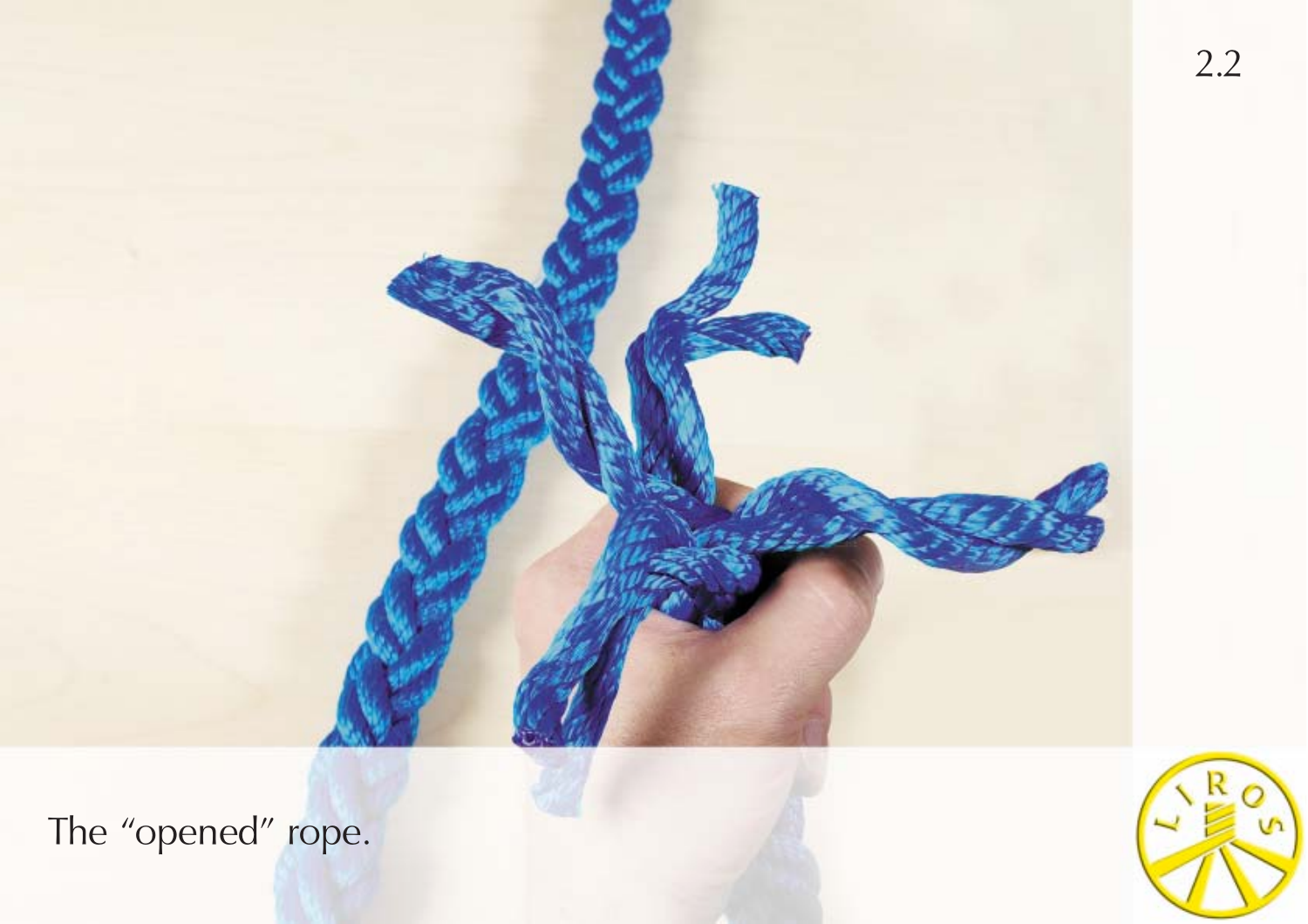

Unravel the 4 pairs of strands.

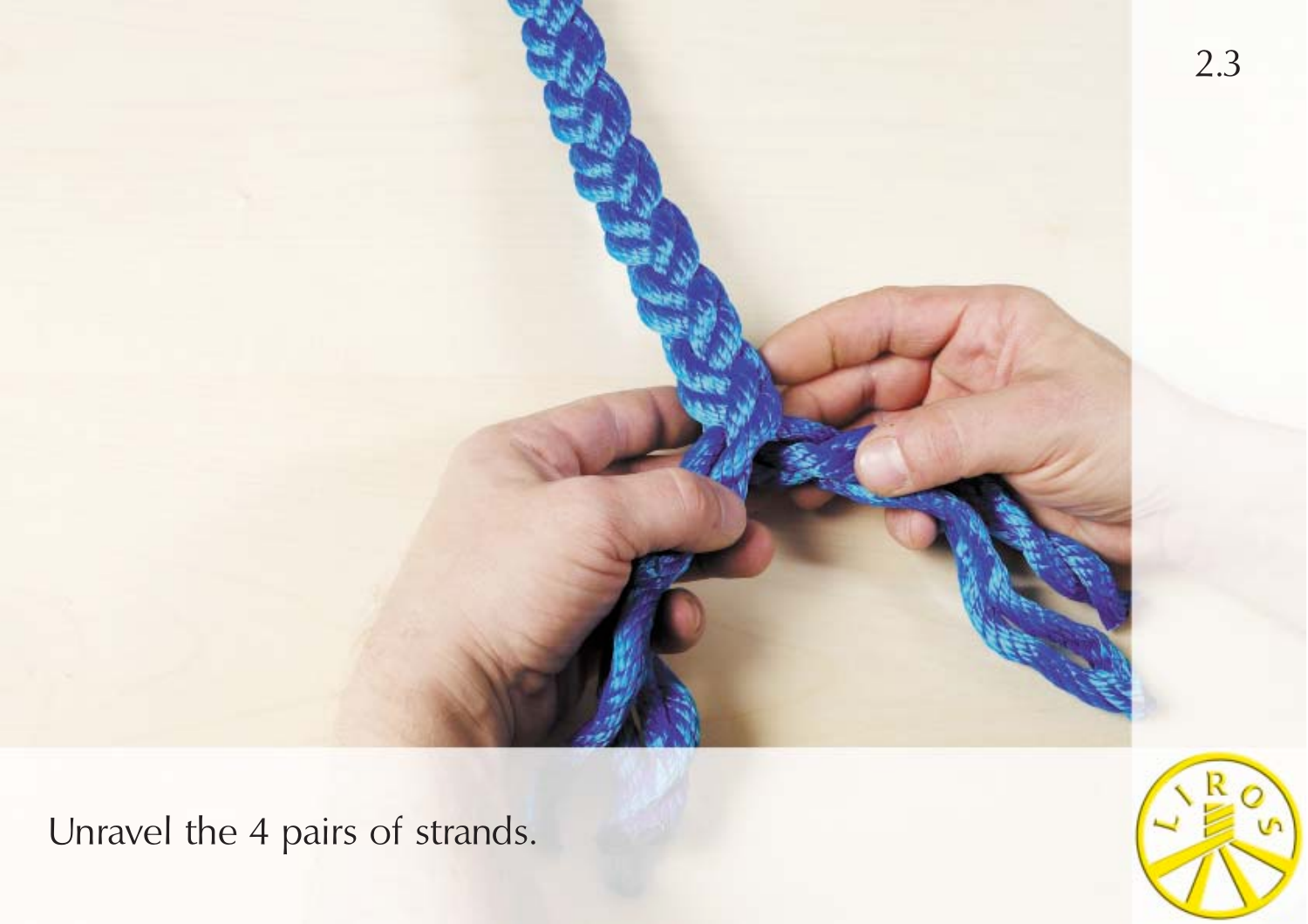

Divide the opened strands  $(2 \times 2$  and  $2 \times 2$ ).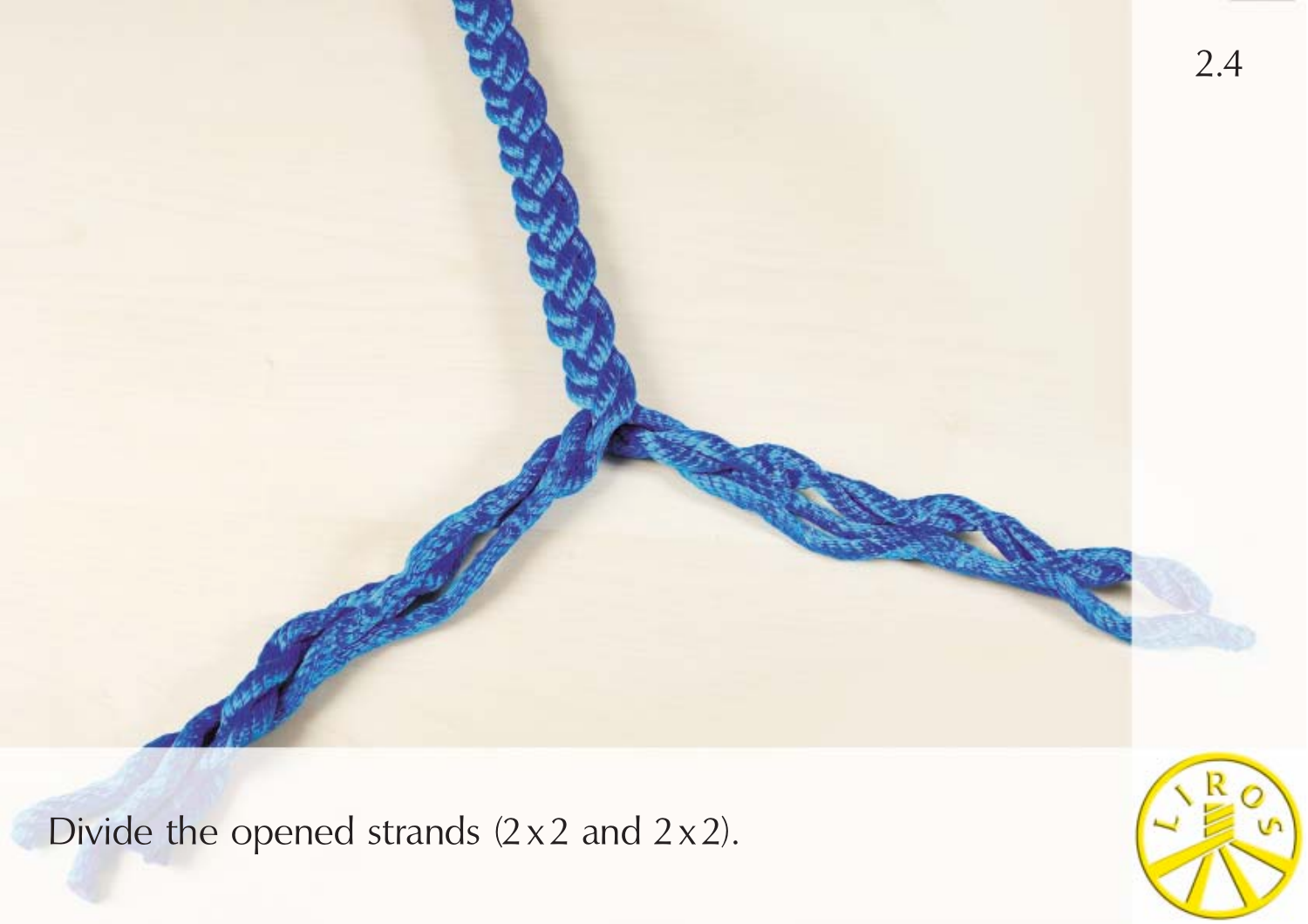

Measure the size of loop required. Then lay half the strand over and the other half under the rope.

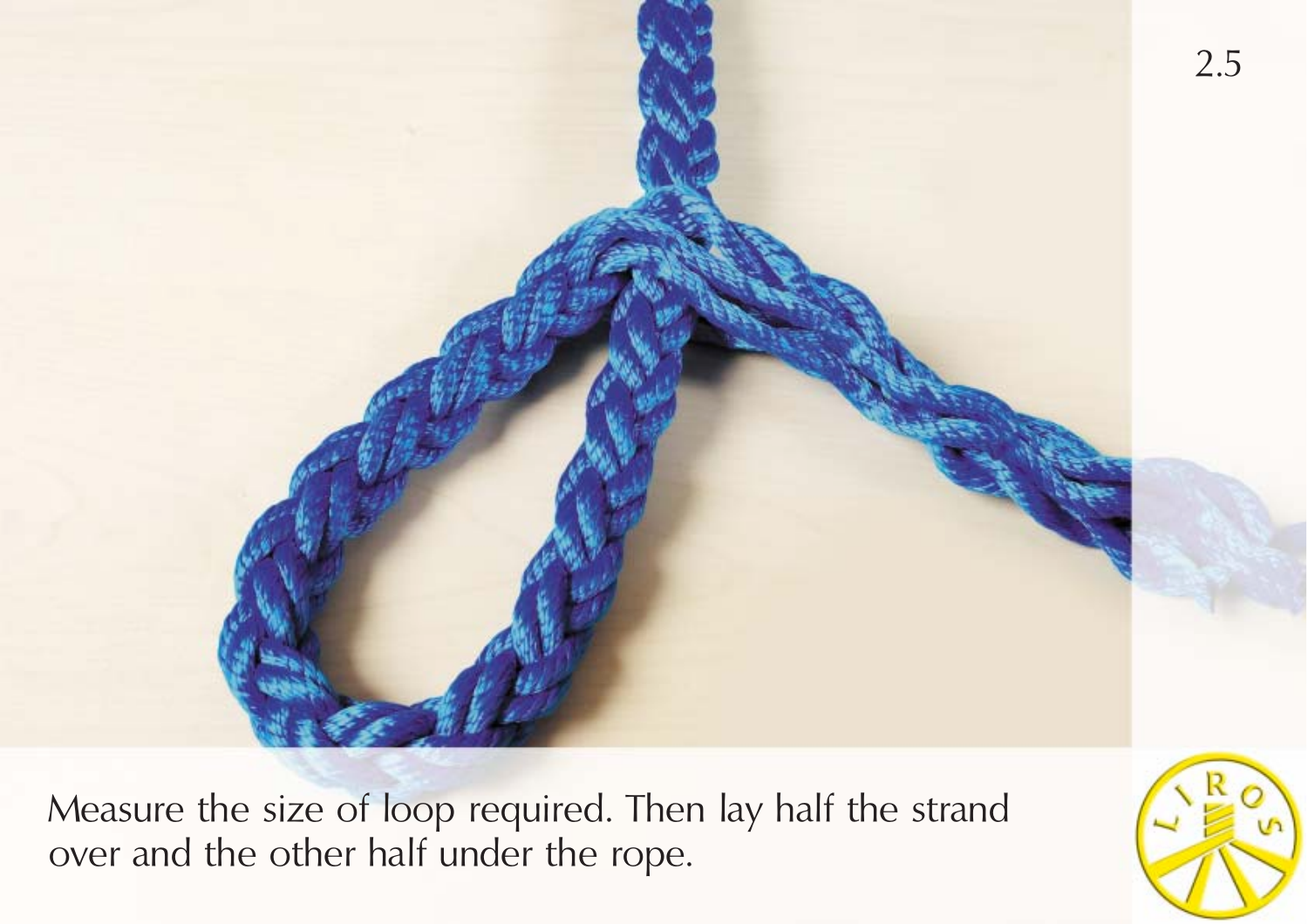

Insert the fid under two strands and feed the first pair through.

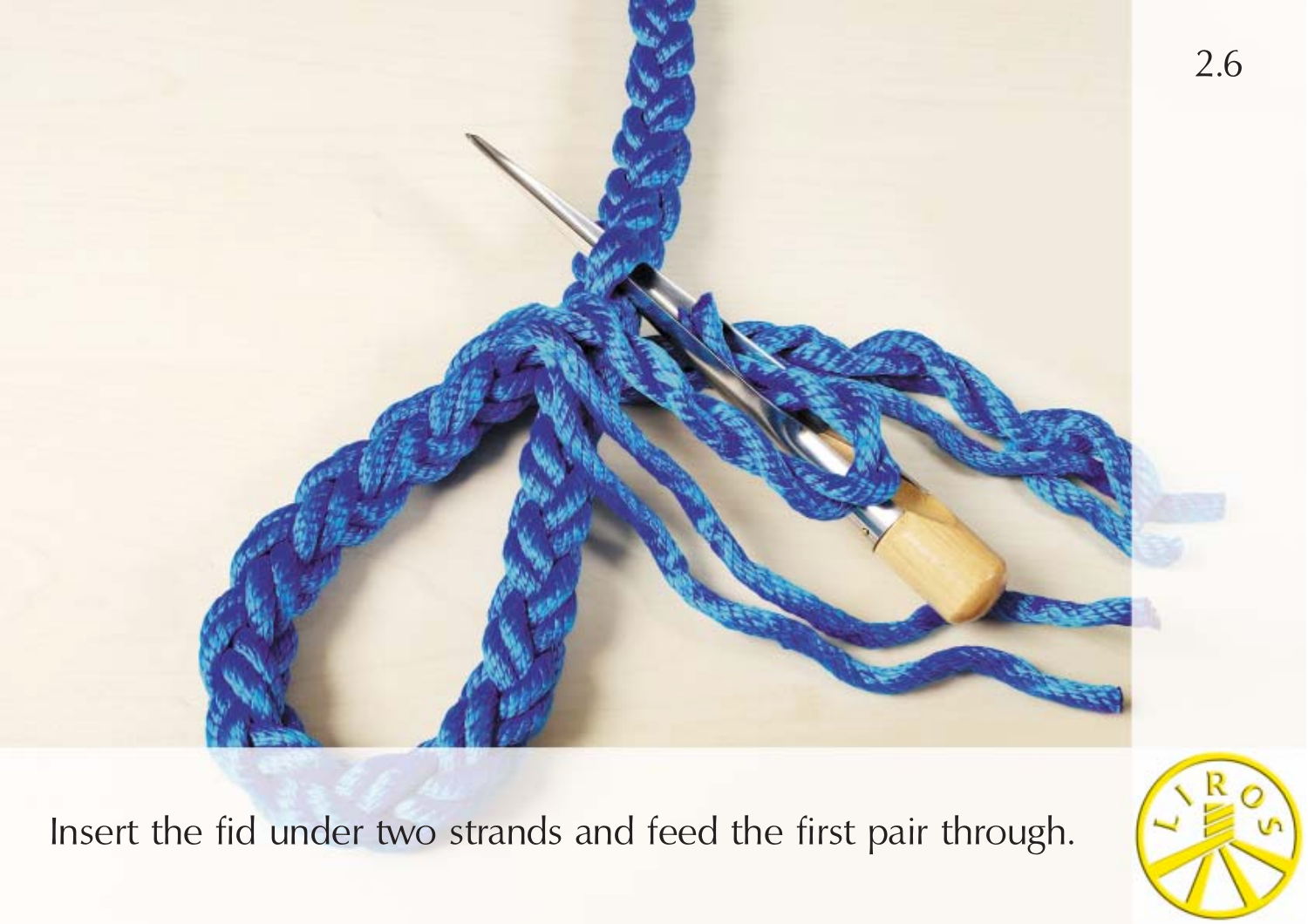

Using the second pair of strands insert them from the left under the next two strands.

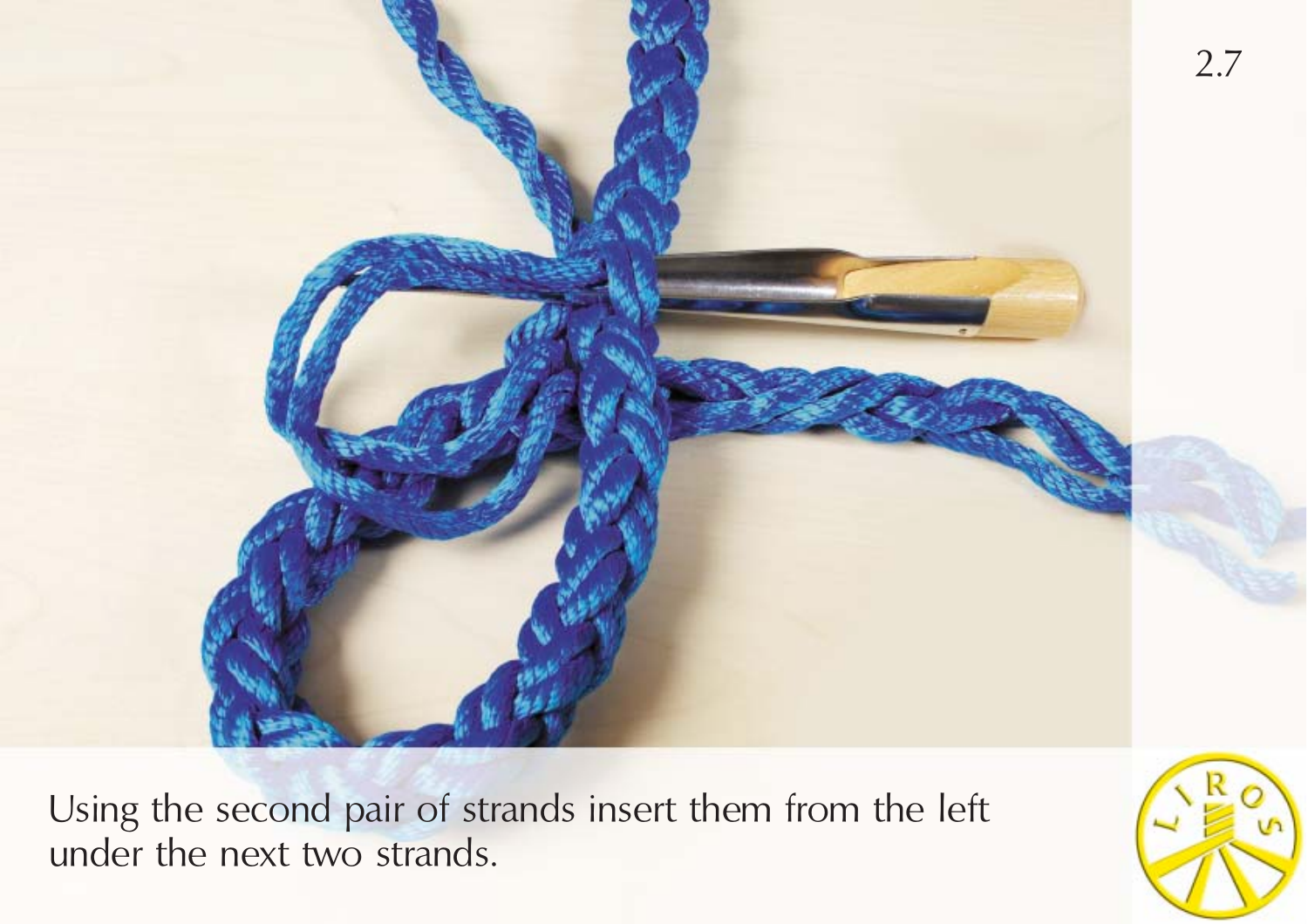

Pull both pairs all the way through.

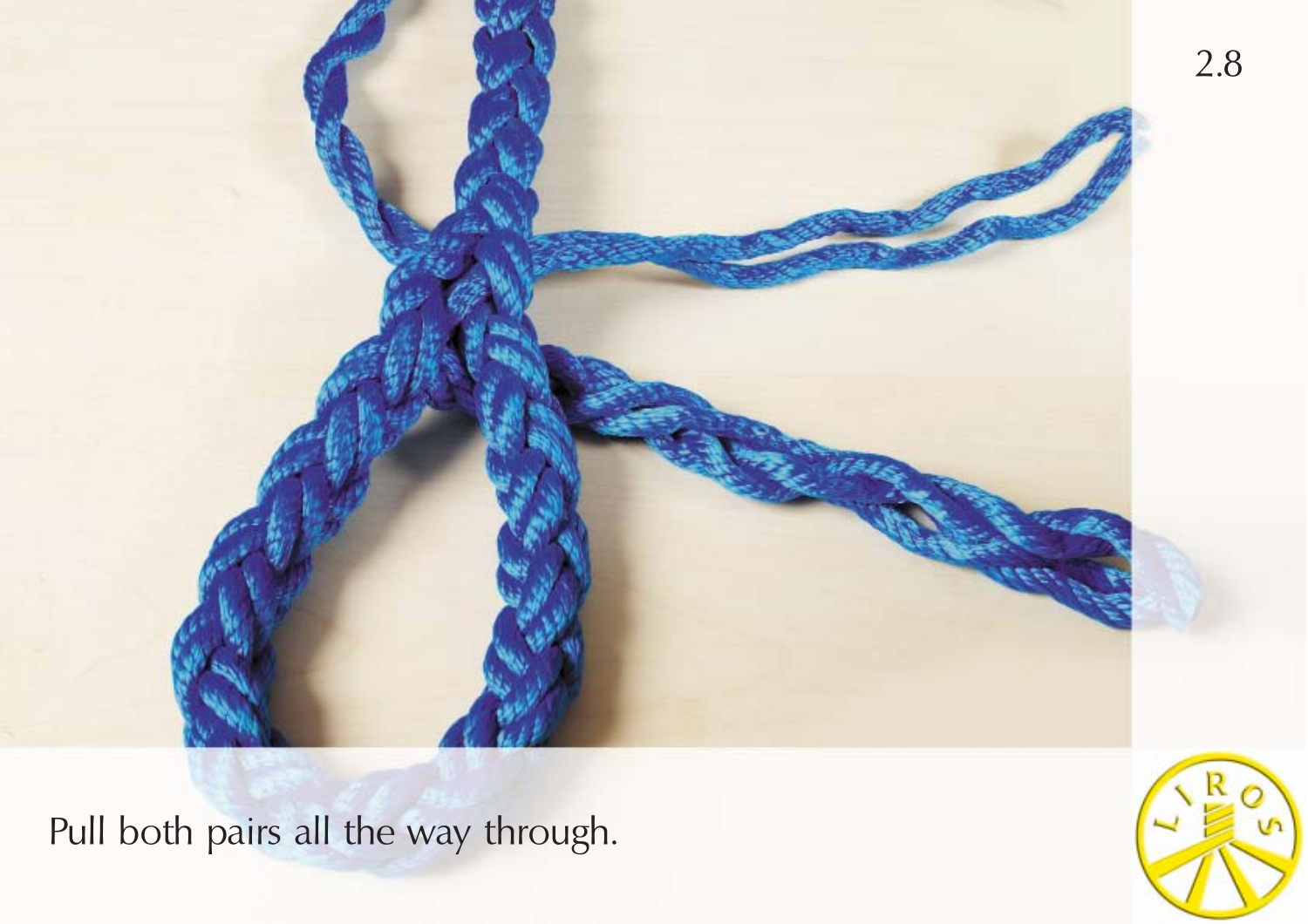

Turn the rope over through 180°.

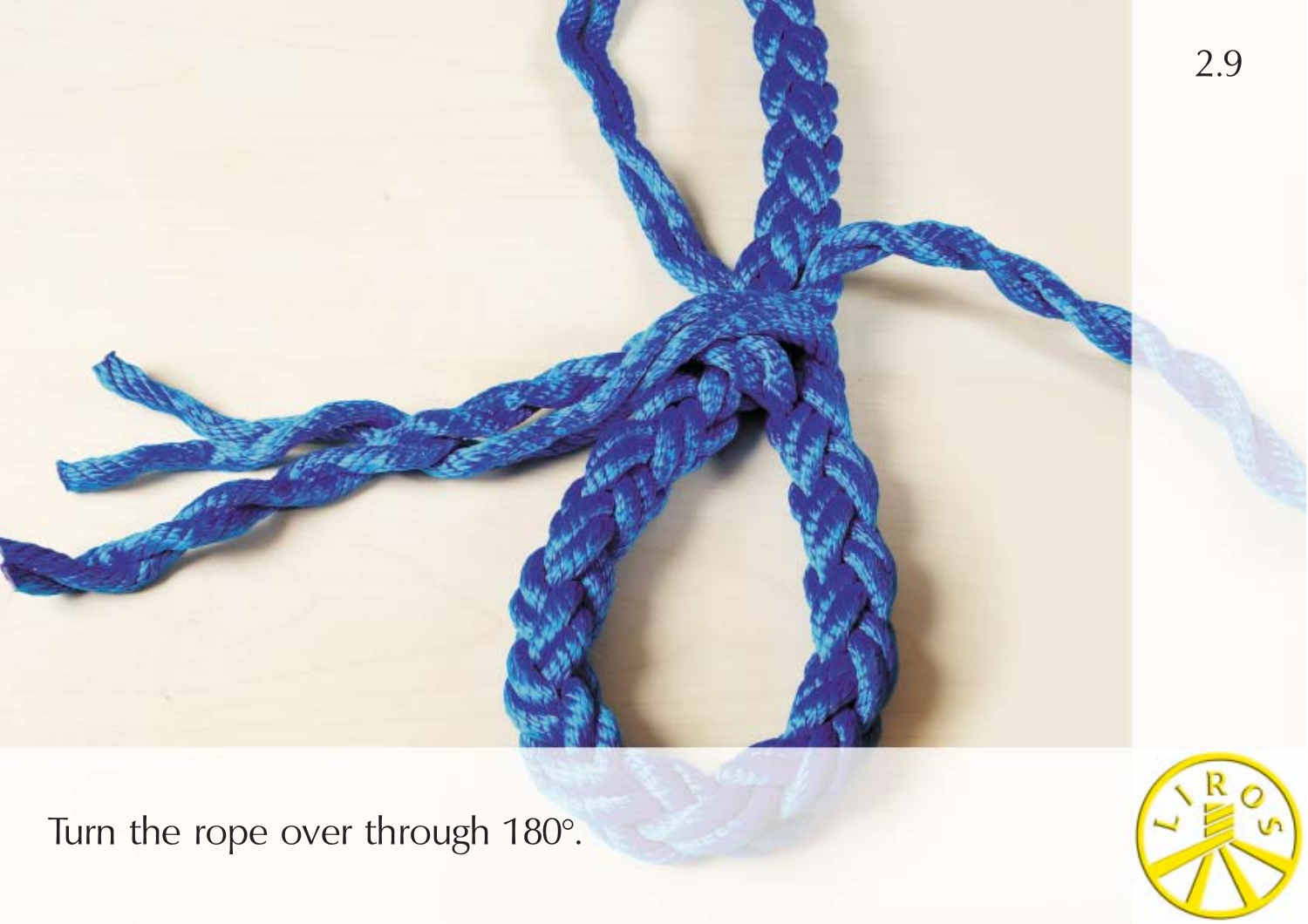

Using the fid insert the two strands from the left under the two strands.

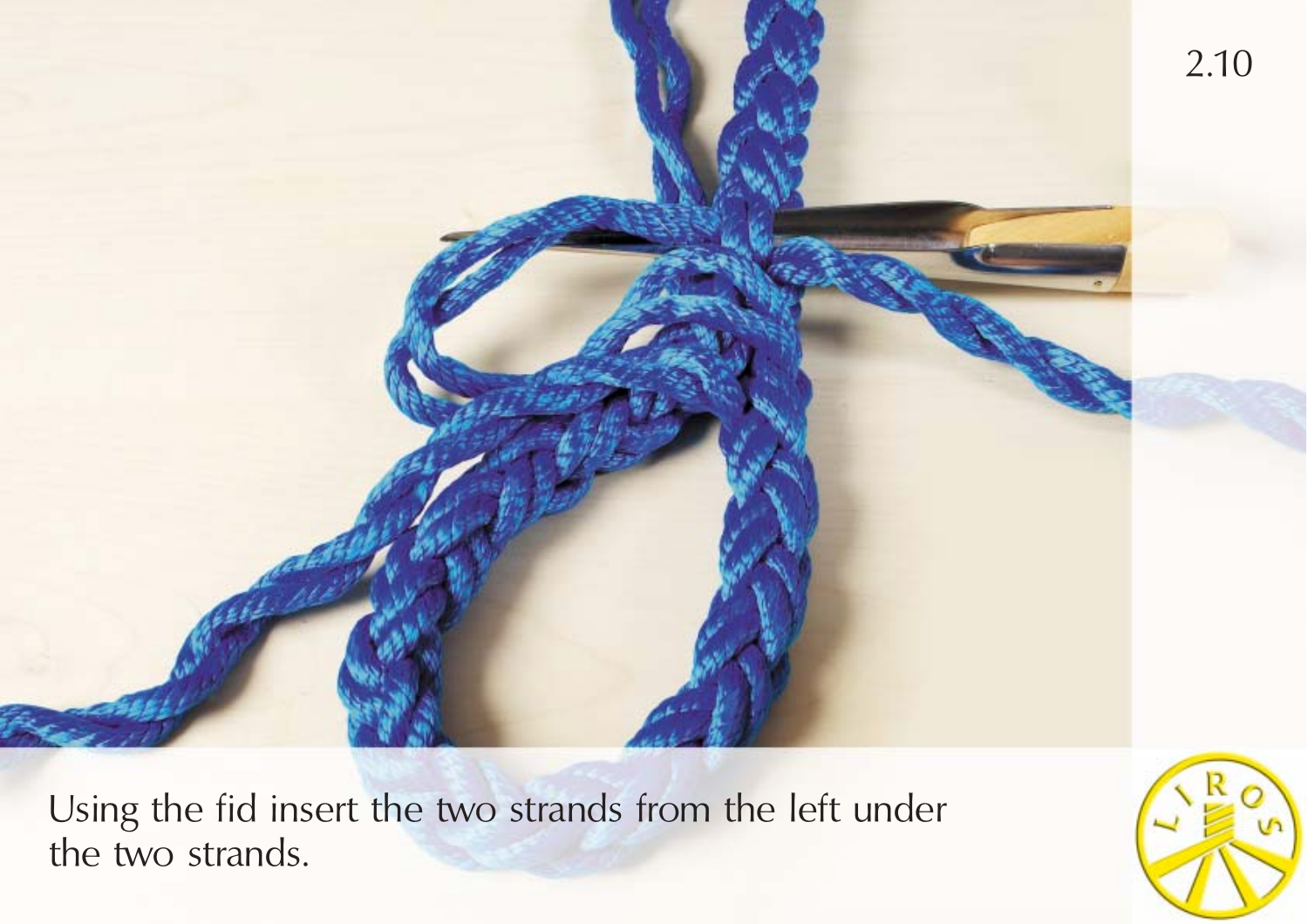

Pull them all the way through.

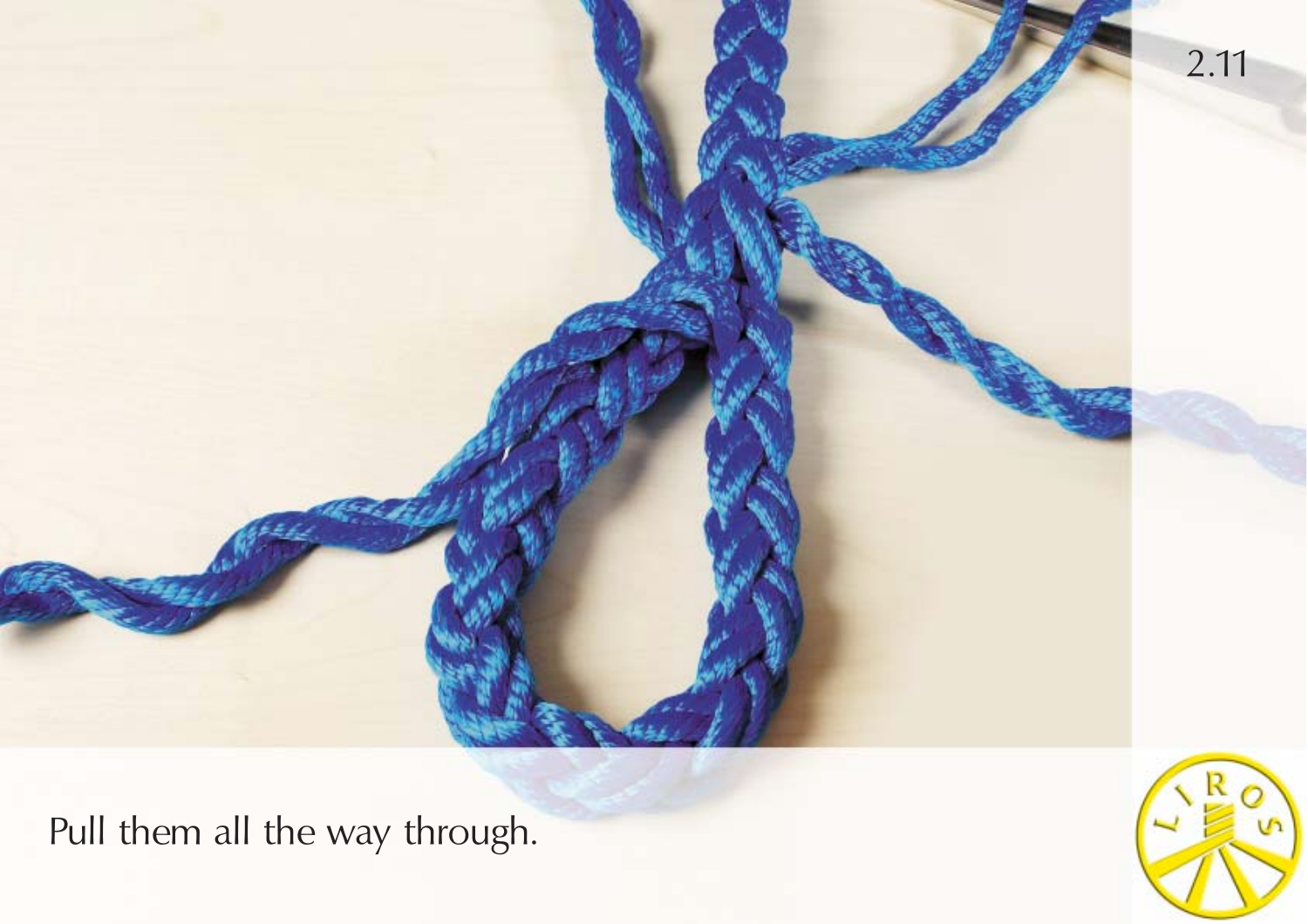

Again using the fid insert the 2 strands from the right under two neighbouring strands.

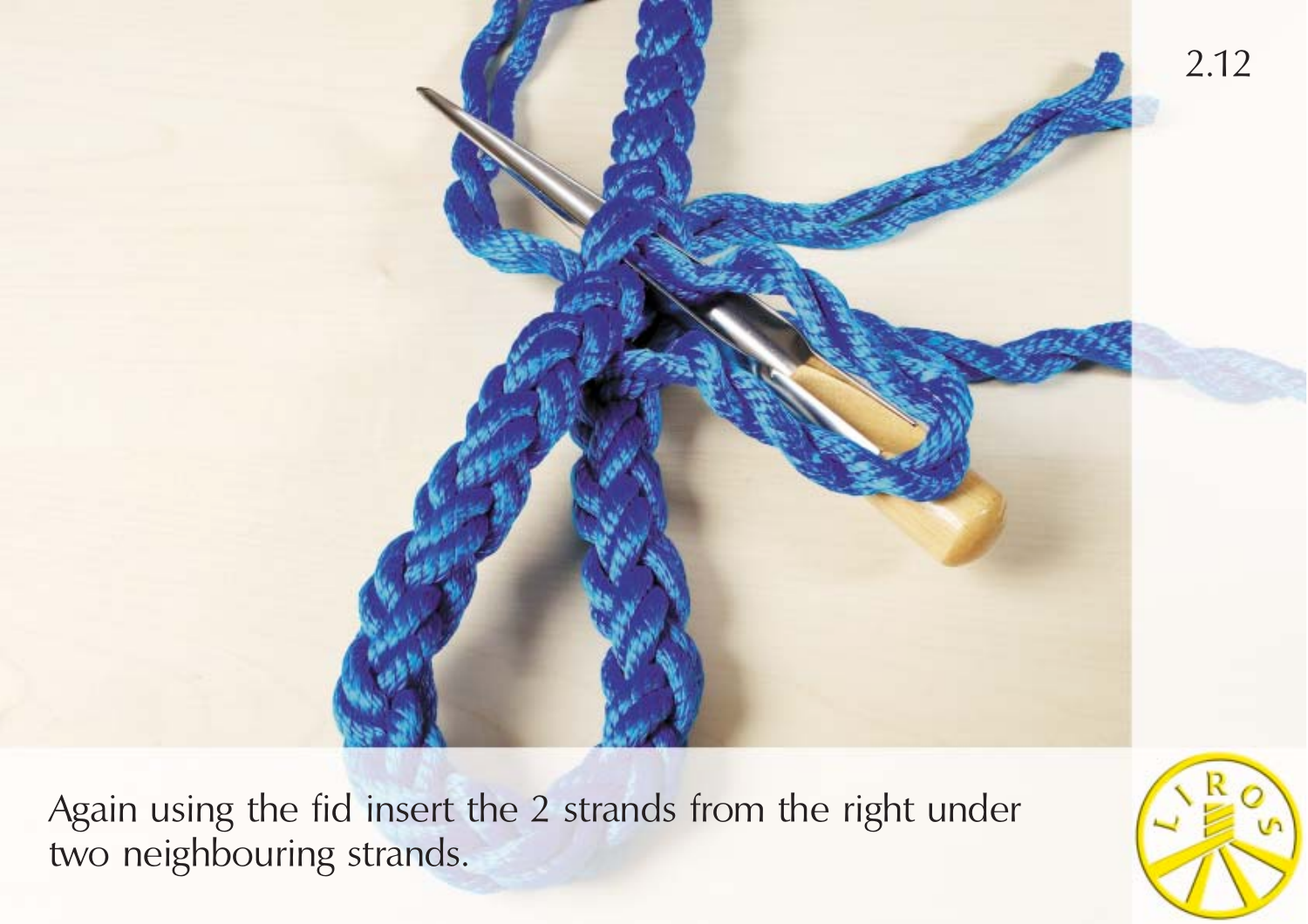

Make sure that the 4 pairs of strands are positioned exactly as per the picture.

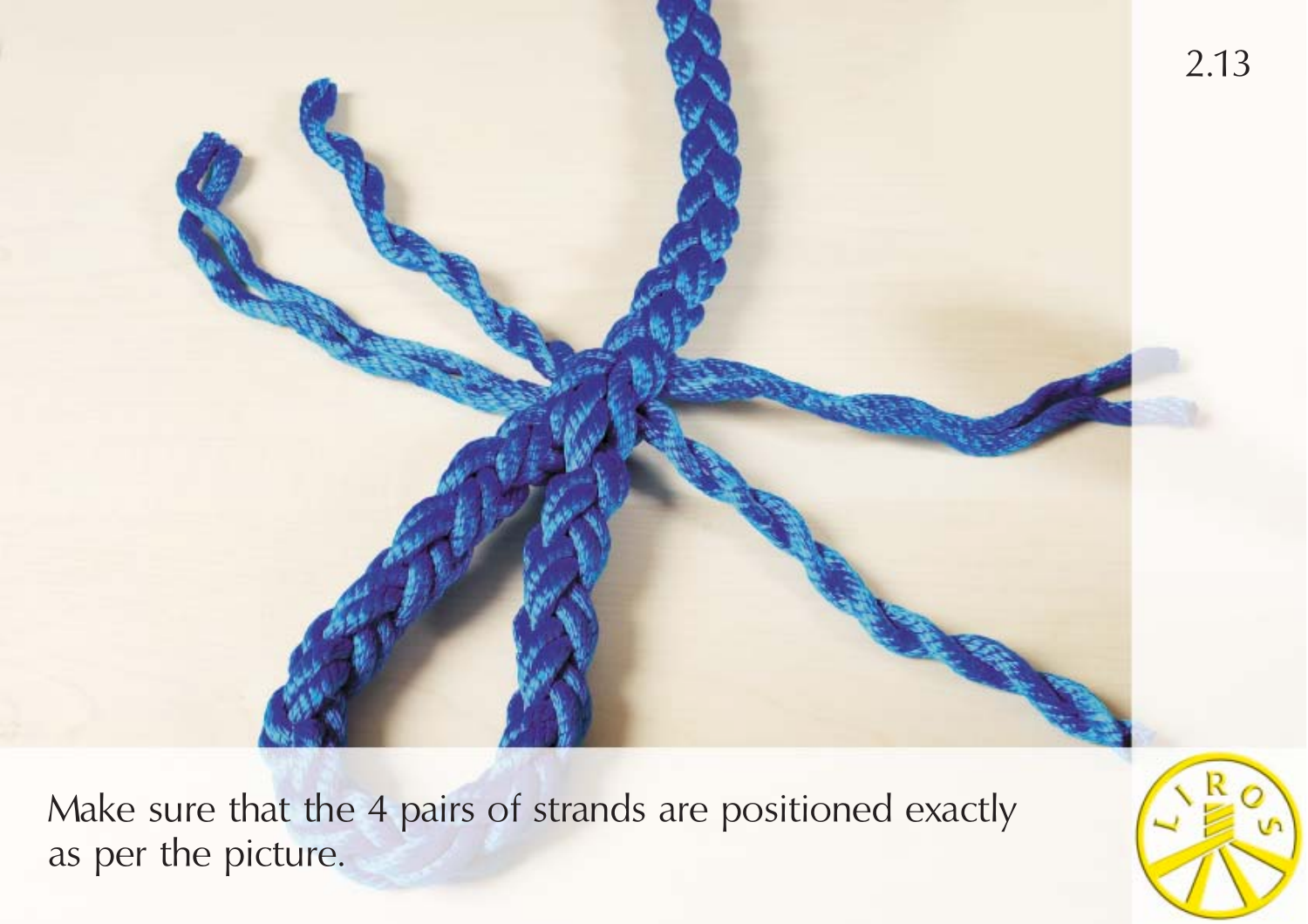

Make four further tucks down the rope with the first pair of strands. On the last tuck divide the pair into single strands so the splice becomes tapered.

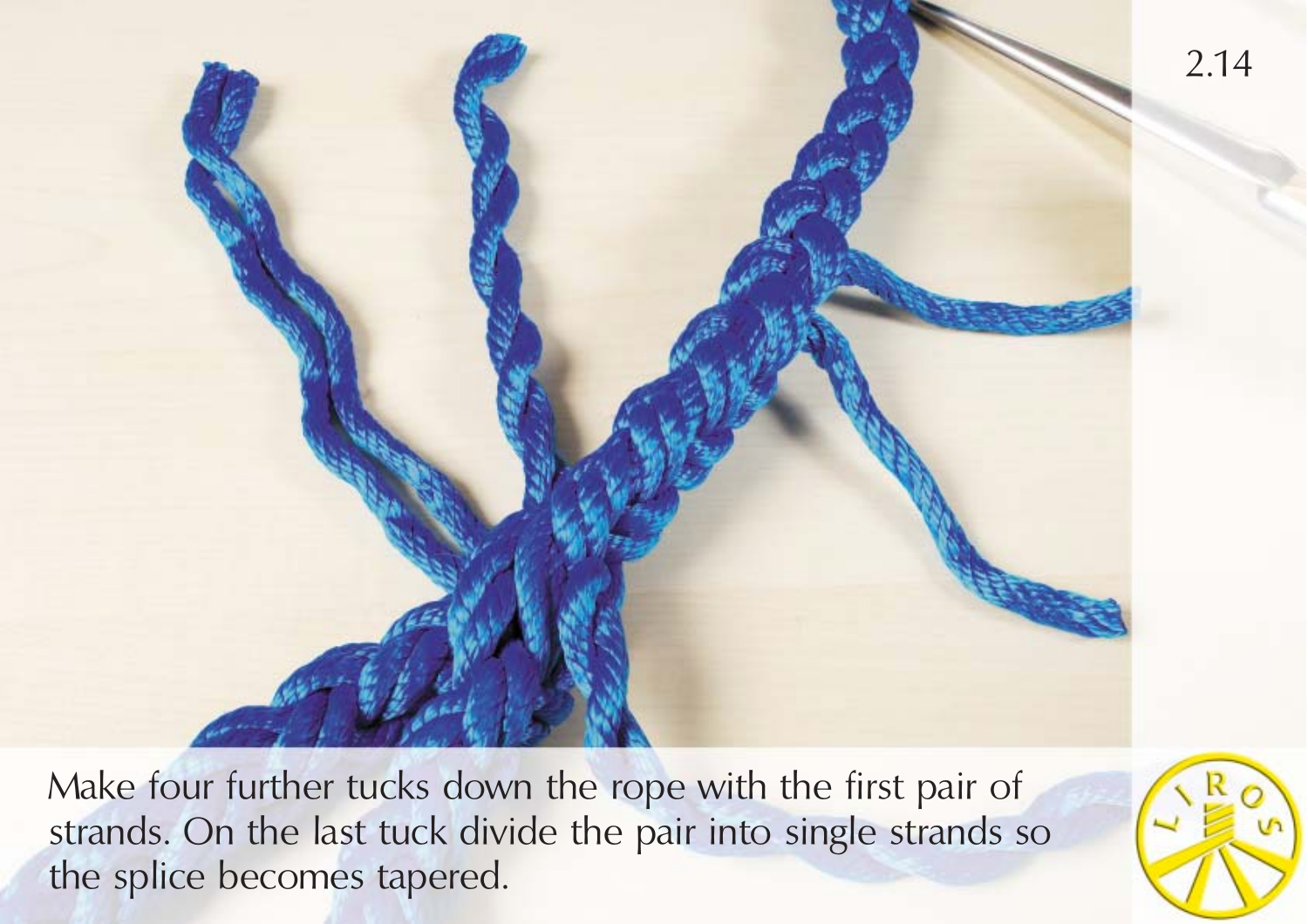

Follow the same procedure as 2.14 with the second pair of strands.

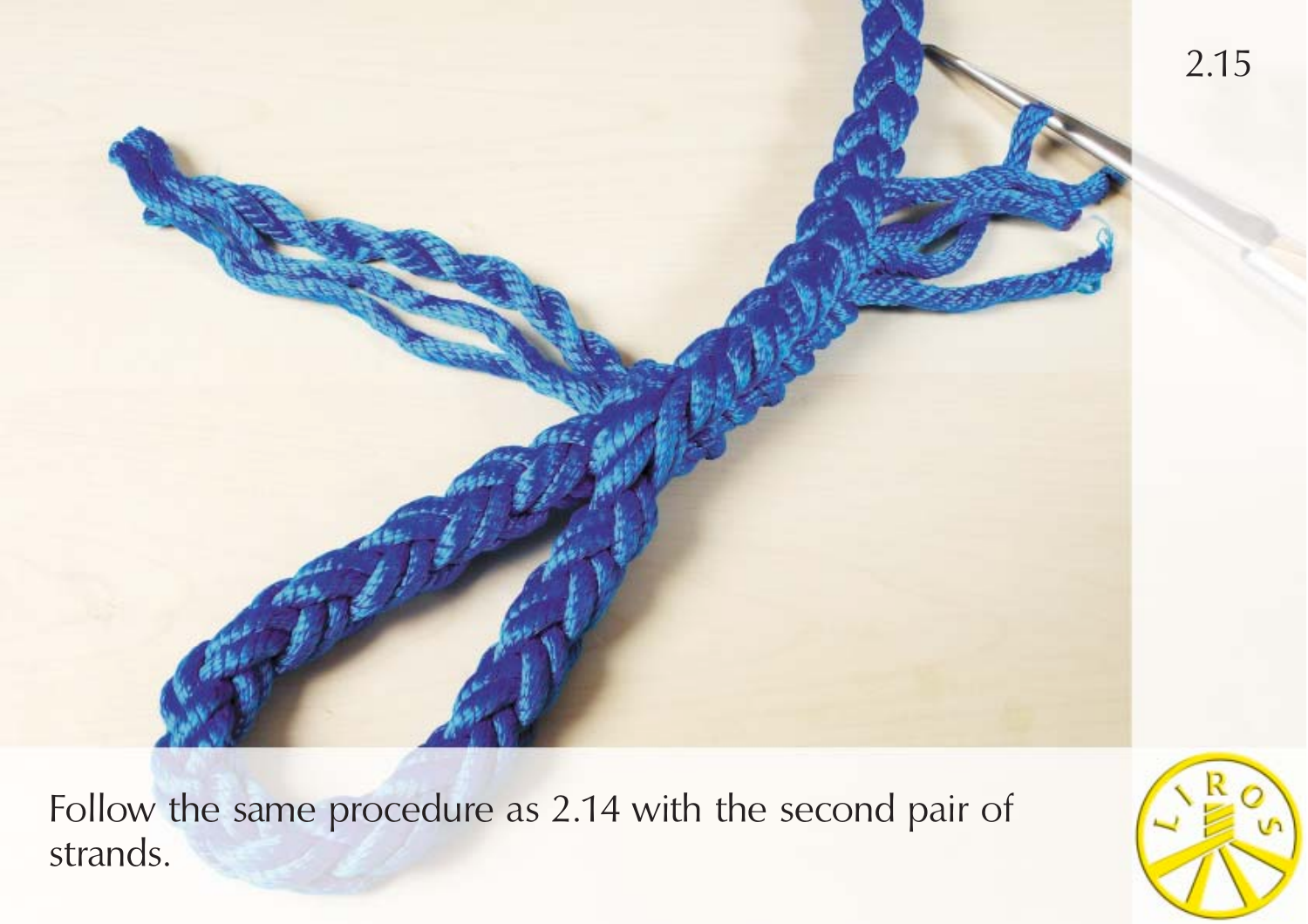

Repeat the procedures shown in 2.14 and 2.15 with the third and fourth pair of strands.

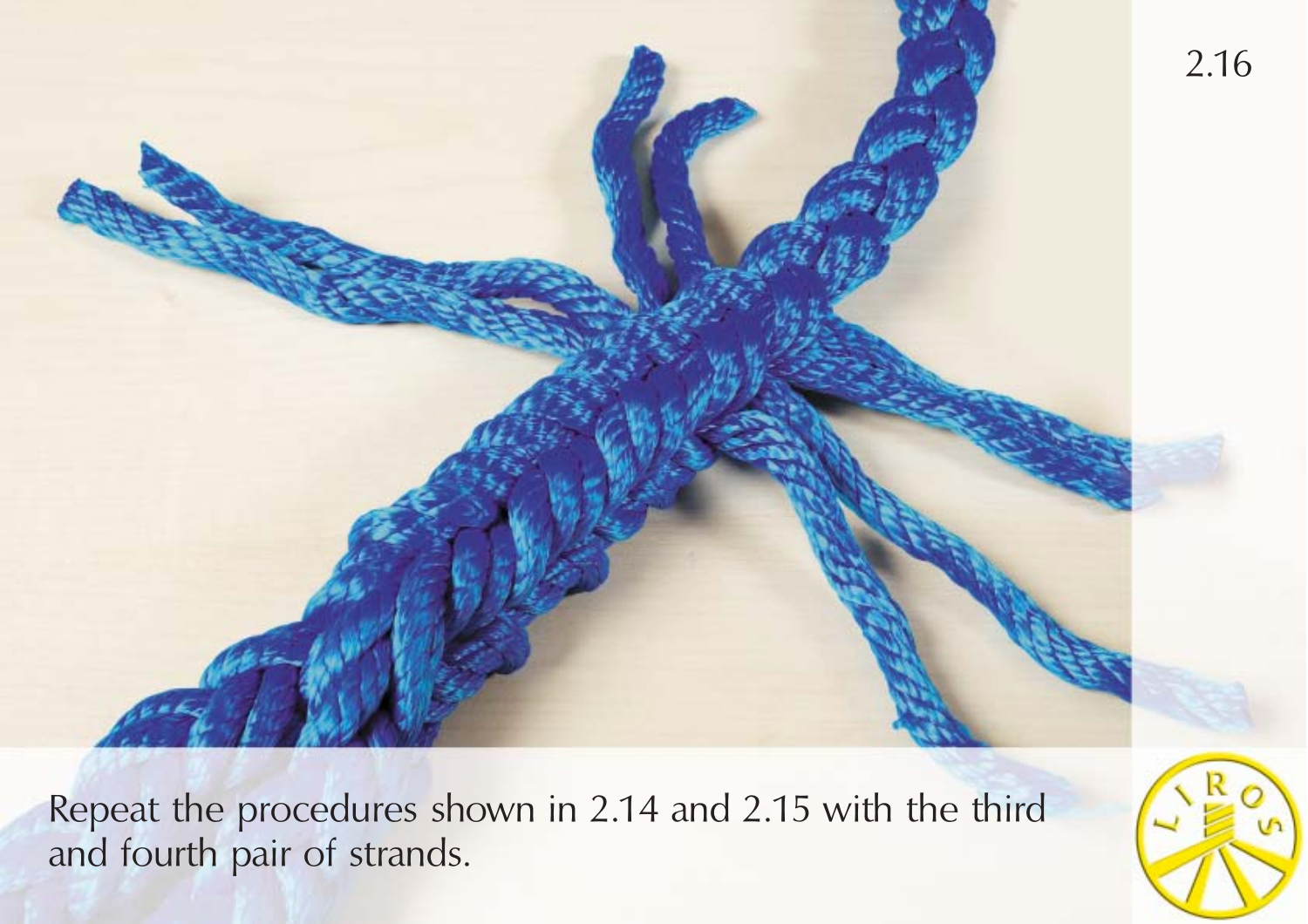

Trim the strands with a hot knife leaving approx. 4 mm protuding.